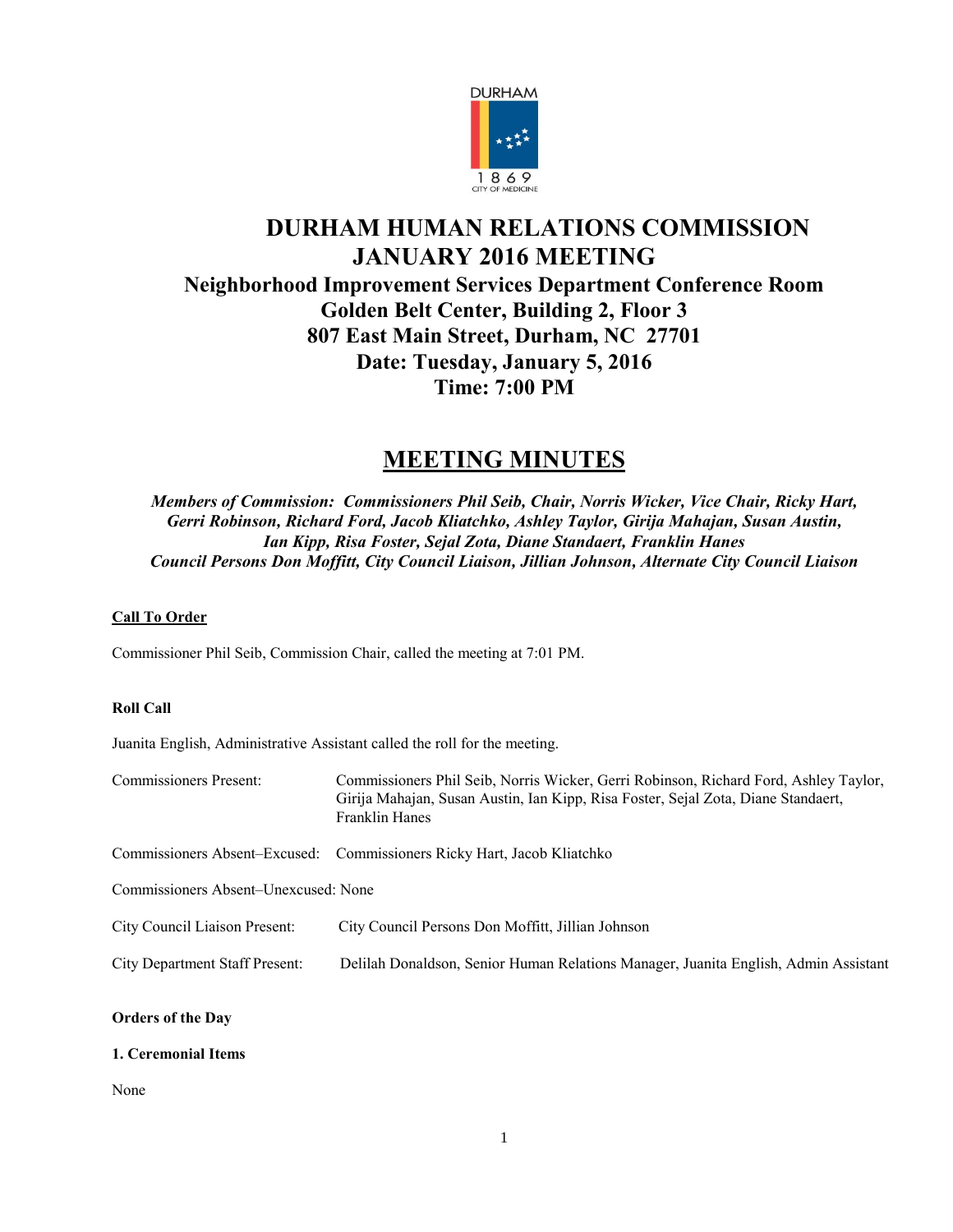# **2. Public Comments**

None

# **3. Approval of Minutes**

Commissioner Gerri Robinson made a motion to approve the Meeting Minutes of the December 2015 DHRC meeting held on Tuesday, December 8, 2015; Commissioner Norris Wicker seconded the motion; the motion was approved with 10 votes "For" and 1 "Abstention" made by Commissioner Ian Kipp.

## **4. Presentations**

None

# **5. Executive Committee Report**

Commissioner Phil Seib, Commission Chair, conducted an Executive Committee meeting at 6:30 PM, before the full member Commission meeting was held at 7:00 PM.

## **6. Committee & Special Project Reports**

# **Standing Committees:**

#### **Community Outreach Committee:**

Commissioner Norris Wicker, Committee Chair, reported to the Commission that there was nothing to report at this time.

## **Human Relations Hearing Committee for Housing Appeals:**

Commissioner Gerri Robinson, Committee Chair, reported to the Commission that there was nothing to report at this time.

# **Policies & Procedures Committee:**

Commissioner Susan Austin, Committee Chair, reported to the Commission that there was nothing to report at this time.

# **Special Events Committee:**

Commissioner Ashley Taylor, Committee Chair, reported to the Commission that there was nothing to report at this time.

Commissioner Gerri Robinson and Commissioner Sejal Zota joined the Special Events Committee.

#### **Website/Marketing Committee:**

Commissioner Richard Ford, Committee Chair, reported to the Commission that he would post any activities on Facebook that Commission members are involved in if they will notify him of the activities.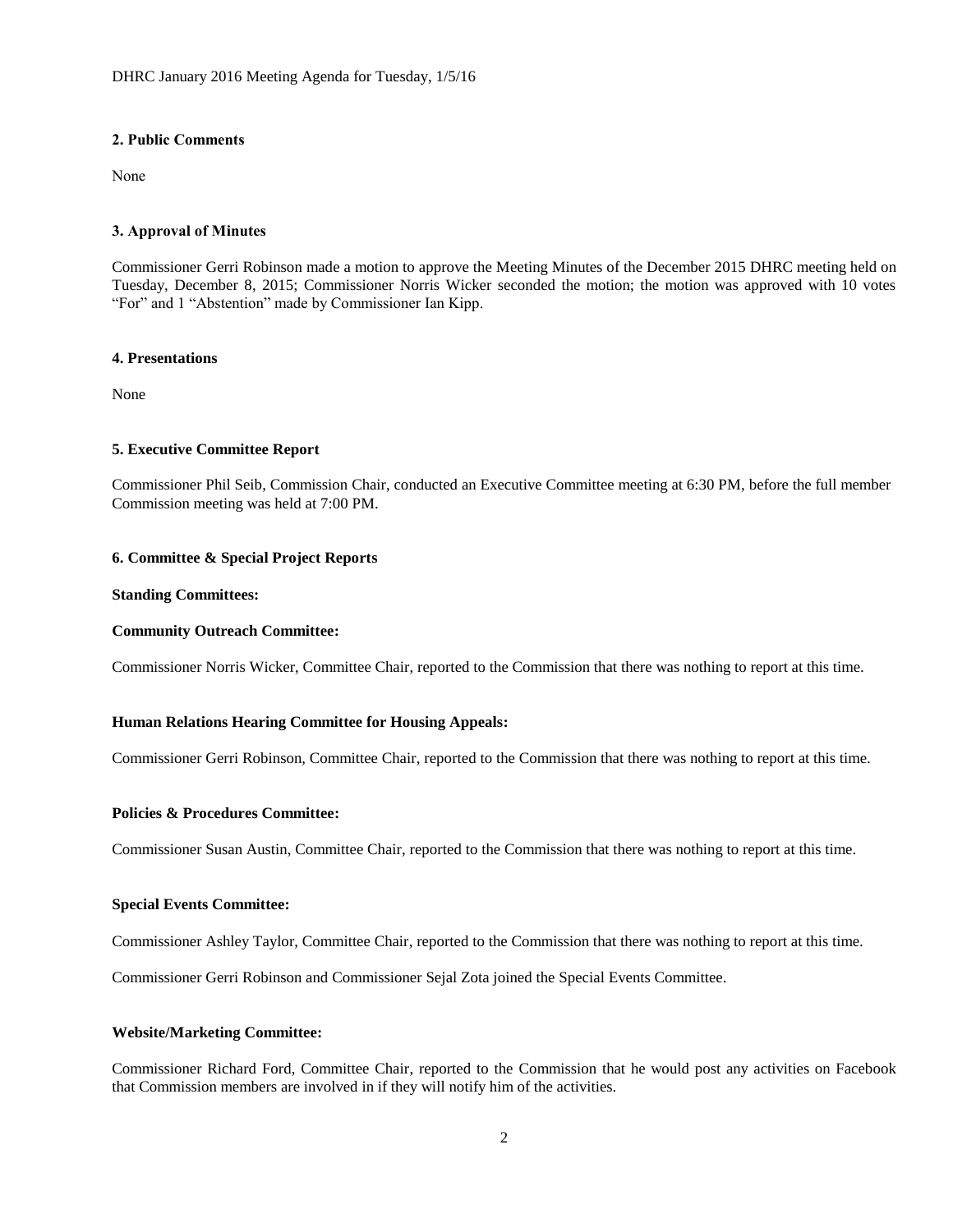# **Ad Hoc Committees:**

#### **Commission Composition Committee:**

Commissioner Sejal Zota, Committee Chair, reported to the Commission that the Commission Composition Ordinance was passed by City Council.

#### **Water Management Dept. Discrimination Complaints Committee:**

Commissioner Susan Austin, Committee Chair, reported to the Commission that the response statements to the City Council's questions regarding the Water Management Department recommendations were prepared by the committee and sent to the City staff liaison.

## **7. Commissioner Communications and Announcements**

NIS Department staff member, Juanita English, Administrative Assistant, reported to the Commission an update on the scheduling of GoTriangle and SpiritHouse to make presentations at the February Commission meeting about the Bull City Connector route change.

The Commission decided to promote the two Bull City Connector presentations scheduled for the February Commission meeting on the Commission website and Facebook to encourage the public to attend the February Commission meeting to hear the two presentations.

Commissioner Diane Standaert informed the Commission that there are two public feedback opportunities coming up. The first opportunity is feedback on the body camera policy due by January 14, 2016. The second opportunity is the police chief search survey available in English and Spanish.

Commissioner Gerri Robinson reminded the Commission that Commission members that were reappointed on June 30, 2015 have until January 8, 2016 to be sworn in.

#### **8. Human Relations Manager's Report**

NIS Department staff member, Delilah Donaldson, Senior Human Relations Manager, provided the Commission with the Human Relations Manager's Report for December 2015.

NIS Department staff member, Delilah Donaldson, Senior Human Relations Manager, provided the Commission with the HUD Fair Housing Case Report for December 2015.

#### **8.01 Human Relations Communications/Announcements**

NIS Department staff member, Delilah Donaldson, Senior Human Relations Manager, provided the Commission with the Human Relations Division Calendar for January 2016.

# **9. Old Business**

# **City of Durham Human Relations Survey & Development of Priority Subjects for 2016:**

Commissioner Phil Seib, Commission Chair, reported to the Commission that he would send emails to the Commission about these two old business items.